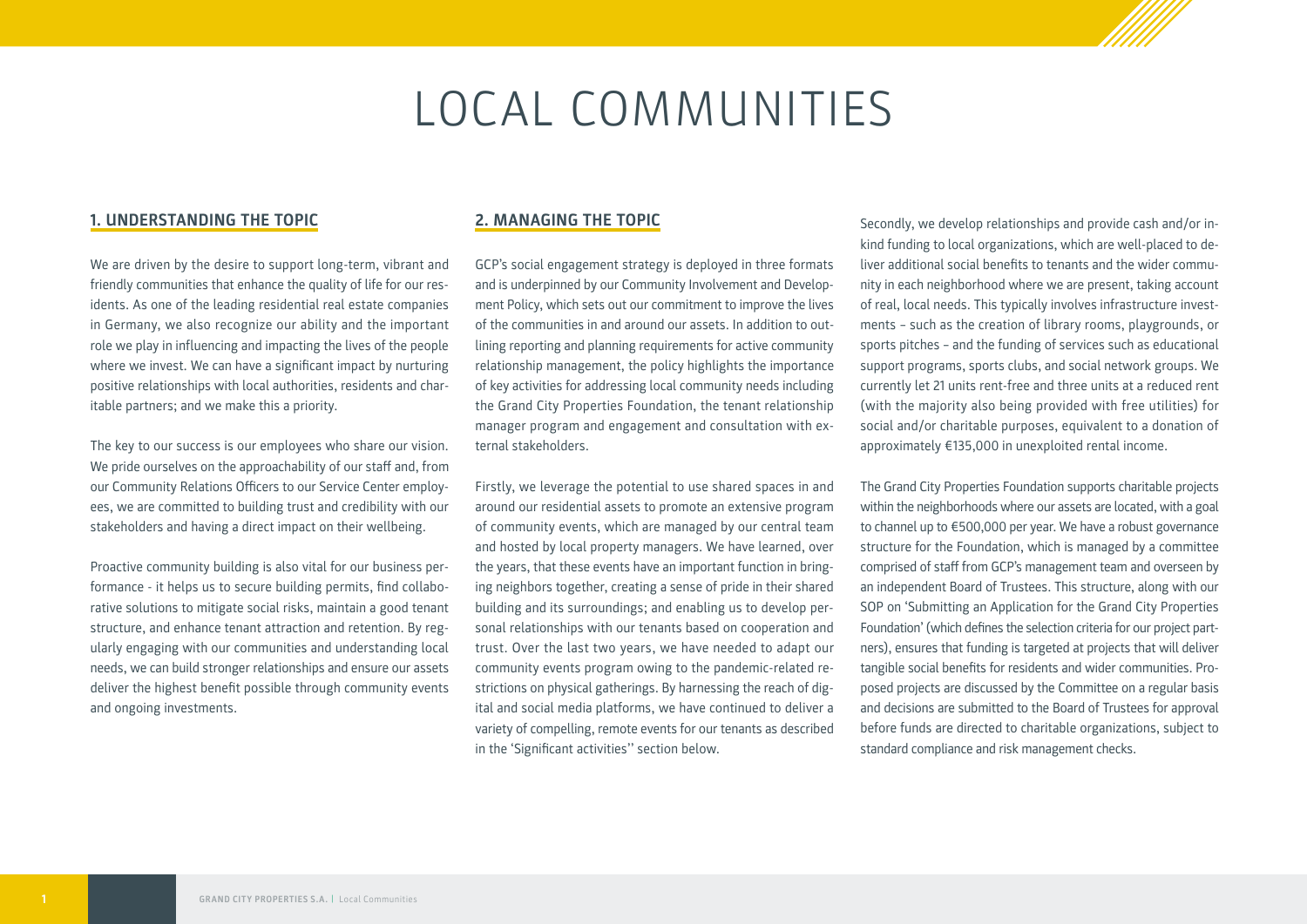Through the Foundation's activities, GCP supports social integration and equal opportunities for our tenants. Ongoing engagement with tenants through the GCP Service Center, targeted tenant surveys and personal contacts complemented by GCP's due diligence assessments; and our contacts with local authorities all enable us to identify the most important areas of focus in each location.

The third format involves the promotion of community involvement on the part of GCP employees. We directly employ three full-time Community Relations Officers, trained social workers who are deployed regionally to assist tenants on a personal basis, as well as a Collector & Social Tenants Manager who provides social advice and individual support to tenants and implements social projects. Property managers provide a point of contact in areas where there is not a dedicated Community Relations Officer, and they make themselves personally known to tenants through participation in community events and regular site visits. Furthermore, employees are encouraged to participate in corporate volunteering activities with an allowance of one day's paid work time to do this. Whilst we have been unable to organize a team-wide volunteering day since the start of the COVID-19 pandemic, individual employees have continued to make use of their volunteering allowance. Most significantly, we are grateful to the three team members who dedicated a combined 30 hours of time to support the flood relief efforts in North Rhine-Westphalia (NRW), and the 20 GCP employees who north Rhine-westphalia (NRW), and the 20 GCP employees who

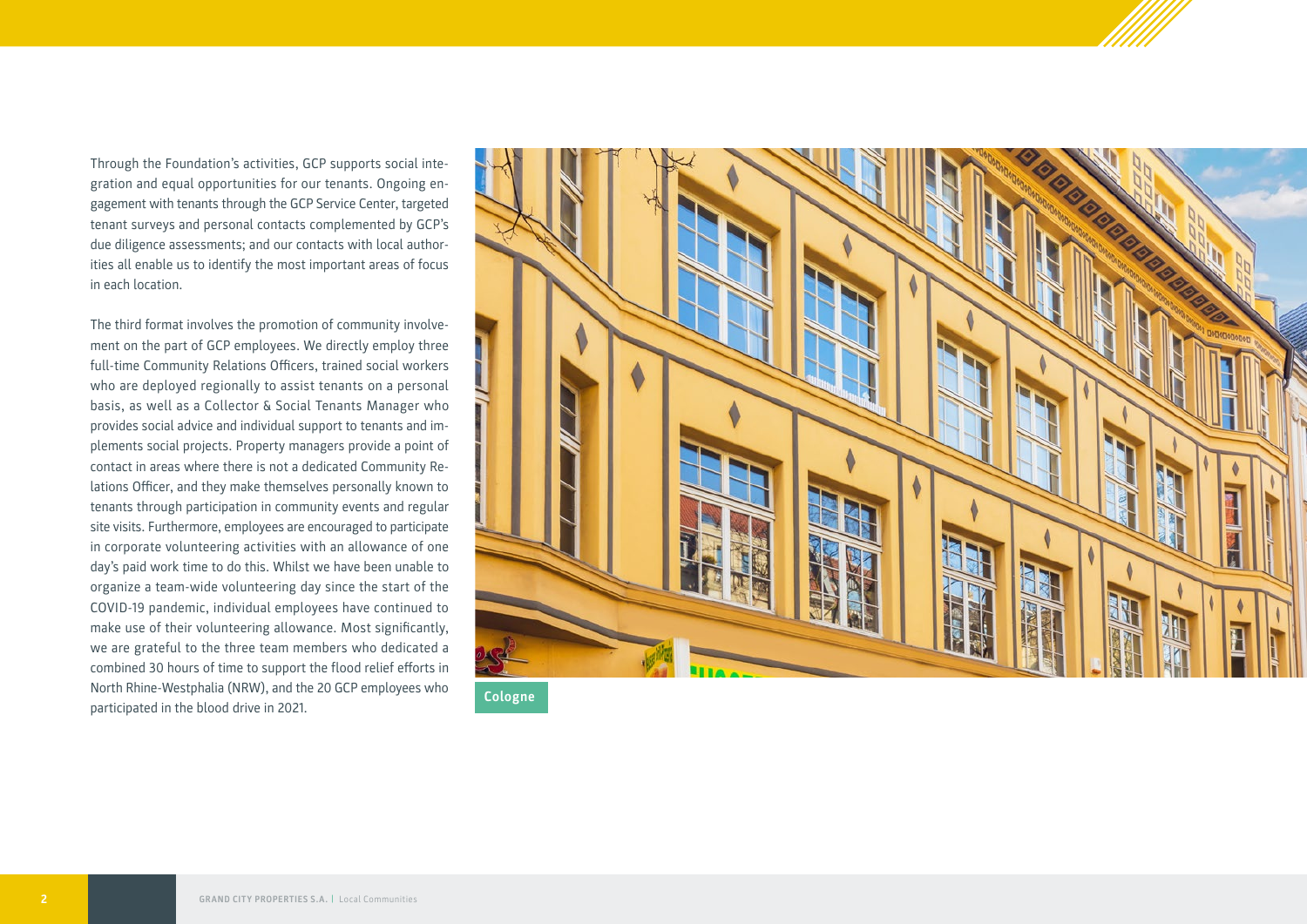

# **3. PERFORMANCE**

## **Long-term Goals and 2021 Performance**

To guide the implementation of our sustainability strategy and track our progress, we have developed several long-term goals:

- **●** Investing in our neighborhoods to create affordable places people want to live and stay
- **●** Create high-quality shared spaces for tenants and support local community-building organizations
- **●** Invest up to €500,000 p.a. in community building activities until 2030 through the Grand City Properties Foundation.

There are several key figures which we track on a yearly basis to monitor our performance and contribute to our long-term goals.

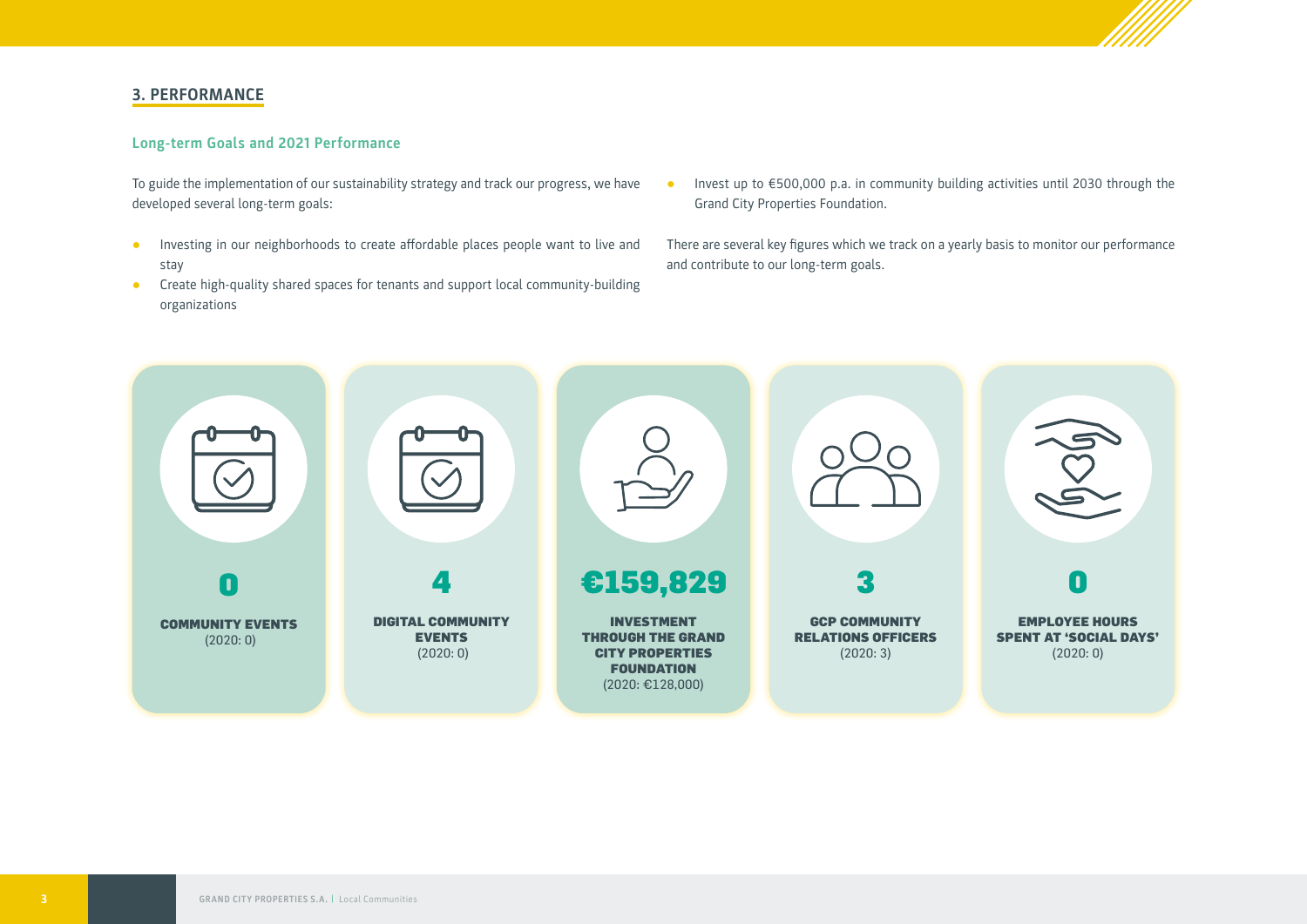

Due to the challenges presented by COVID-19, which have continued to prohibit large gatherings and in-person contact, community events were created using digital formats during 2021 (please see the 'Significant activities'' section below for more details).

We are proud to have donated €159,829 of funds in support of social projects through the Grand City Properties Foundation in 2021, marking a 25% increase in comparison with the previous year. The Grand City Properties Foundation supported a total of 44 projects geared towards a wide range of community needs in the locations where we operate. Significantly, it included a €65,000 donation to the flood victims in Ahrtal.

In addition to our KPIs, we set targets to focus our efforts on community events and the Grand City Properties Foundation. Below, we have described the progress against our 2021 targets:

| 2021 Target                                                             | <b>Status</b> | <b>Progress</b>                                                                                                                                                                                                                   |  |  |
|-------------------------------------------------------------------------|---------------|-----------------------------------------------------------------------------------------------------------------------------------------------------------------------------------------------------------------------------------|--|--|
| Increase our support<br>through the Grand City<br>Properties Foundation | Achieved      | In 2021, we donated €159,829 of funds in support of social<br>projects through the Grand City Properties Foundation,<br>marking a 25% increase in comparison with 2020 (see 'Signi-<br>ficant activities') for more information). |  |  |
| Host employee 'Social<br>Days'                                          | Paused        | Owing to government COVID-19 restrictions, we were unable<br>to offer our employee 'Social Days' in 2021.                                                                                                                         |  |  |
| Host community events                                                   | Achieved      | After transitioning our approach to hosting community events<br>into a digital format in 2020, we continued to do so in 2021,<br>enhancing their popularity.                                                                      |  |  |

#### **Significant activities**

#### Embracing digital to enhance tenant engagement activities

At GCP, engagement with our tenants through events is a key part of our social engagement strategy. Due to the ongoing challenges presented by COVID-19, which have continued to prohibit large gatherings and in-person contact, it was necessary to adapt our approach and utilize the growth in digital communication channels to maintain our high-quality tenant offering. Our digital events in 2021 included a digital Easter egg hunt on our website, with all participants re-

ceiving a small present for providing the correct answer; a summer event where tenants received a summer toolbox that enabled them to complete themed, interactive tasks; a Halloween Instagram photo competition where tenants voted for the best images; and a digital advent calendar where tenants could discover several interactive surprises and have a chance to win shopping vouchers. To achieve maximum exposure and participation, we rolled-out multi-channel public relations programs. As an indicator of the success and growing popularity of these events, we recorded a 93% increase in participants over the course of the year compared to our first digital Christmas event in 2020, whilst achieving a 72% reduction in the cost of the Christmas event in 2021. Importantly, we integrated the digital tenant events within the GCP tenant app and included the GCP loyalty program in the reward system for participating tenants, helping to boost participant numbers for both tools.

#### Nurturing biodiversity in our local communities

Recognizing the significant role that nature can play in enhancing our local communities while positively contributing to wellbeing, with our facility management partner, we transformed the grass lawn into a meadow with a bee hotel in Kley, Dortmund. The project aims to enhance biodiversity and the local ecosystem by nurturing a healthy pollinator population and diverse meadow flowers. The initiative will also provide a pleasing aesthetic environment for tenants, connecting them with nature to increase tenant satisfaction, with the added benefit of reducing property service costs due to lower landscaping requirements.

### Supporting projects through the Grand City Properties Foundation

Despite the ongoing restrictions on social interaction due to COVID-19, we were able to increase our support to community projects through the Grand City Properties Foundation. We provided €159,829 of funds across 44 schemes including youth projects providing technological and leisure equipment, education materials, donations to sports clubs, and also to people with disabilities.

Examples of our support in 2021 included €65,000 in aid to areas affected by the floods that swept across Germany in July. We donated food, clothing, medicine, building materials and other urgently needed items. We also donated €2,500 for the wish fulfilment of seriously ill and/or recovering children to positively impact the child's and their family's wellbeing. With an international non-profit, we provided €10,000 to fund 24/7 emergency childcare, virtual services to support parents and keep children occupied while at home, online learning tools for children who may not be able to access education due to the COVID-19 pandemic, and protective equipment in quarantine stations.